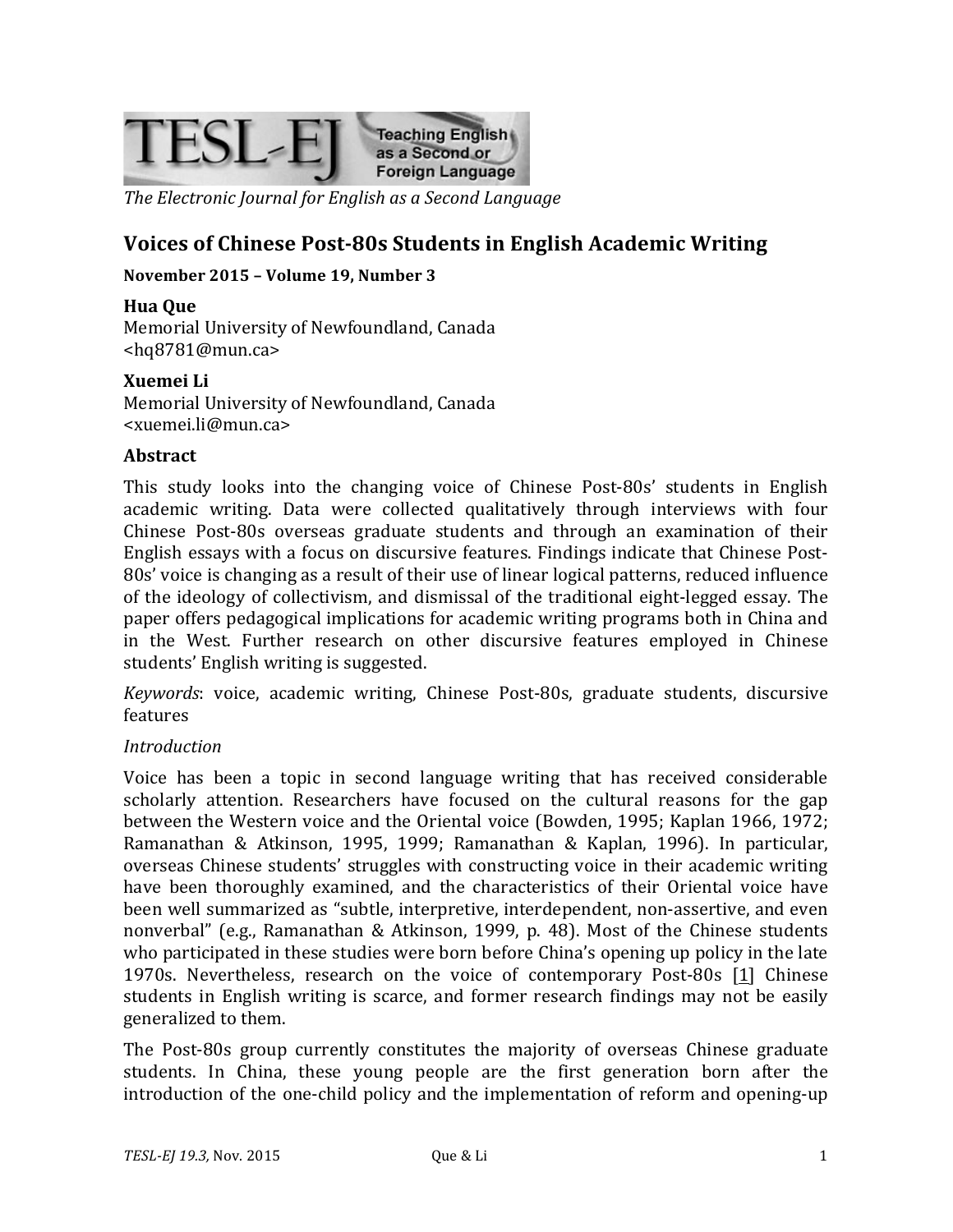policy. Growing up in modern China, this generation has witnessed China's economic prosperity. Living in a digital era, they have access to both Chinese traditional values and Western values. As Zhang (2010) noted, "these circumstances made them a unique generation" (p. 6). Do these circumstances also make their voice in academic writing distinct from that of earlier generations? This question sparked our interest in this research.

We drew from Matsuda's (2001) definition of voice, which he stated is "the amalgamative effect of the use of discursive and non-discursive features that language users choose, deliberately or otherwise, from socially available yet ever-changing repertoires" (p. 40). Matsuda and Tardy (2007) further added that discursive features include "both form (e.g., sentence structures, organization, the use of transition devices, word choice) as well as content (e.g., the choice of topic and specific examples, argumentative strategies)"  $(p. 2)$ . This definition of voice is appropriate for guiding the analysis in this paper because it breaks the cultural constraints and points out that voice is not necessarily associated with any ideology or exists in any language.

In this paper, we examined the discursive features employed by Chinese Post-80s overseas graduate students in their English academic writing, including the placement of topic sentences, the use of transition words, the employment of first person pronouns, the use of quotations from famous revolutionary leaders, and the influence of the traditional Chinese eight-legged essay. The five discursive features contribute to the construction of voice in academic writing for the following reasons. First, the placement of topic sentences and the use of transition words represent students' logical pattern (i.e., the way that they organize and express their thoughts). In addition, the use of first person pronouns and the employment of quotations from revolutionary leaders represent whether they seek to construct authorial voice through presenting their own views or through speaking through the mouth of authorities. Finally, the eight-legged essay with strictly prescribed content and form may have influence on students' coherence and directiveness in writing, as contended by many scholars (Cai, 1993; Kaplan, 1972; Matalene, 1985).

While Chinese college English teachers need to increase their awareness of voice in English academic writing, Western instructors need to provide international students with explicit writing instruction and to improve their own sociocultural awareness so as to understand the plural nature of voice in cross-cultural contexts. In this article, we first review previous studies on the voice of Chinese student writers. Next, we present the data and analysis of an empirical study of four Chinese Post-80s overseas graduate students at a Canadian university. We also present our perceptions concerning their use of these discursive features. The results have pedagogical implications for English academic writing programs both in China and in the West.

*Oriental Voice in English Academic Writing*

## **Spiral Logical Pattern**

In second language writing scholarship, the logical pattern is one of the dominating issues that can be traced back to nearly half a century ago. For example, Kaplan (1966) described the Oriental thought pattern as spiral and the Western thought pattern as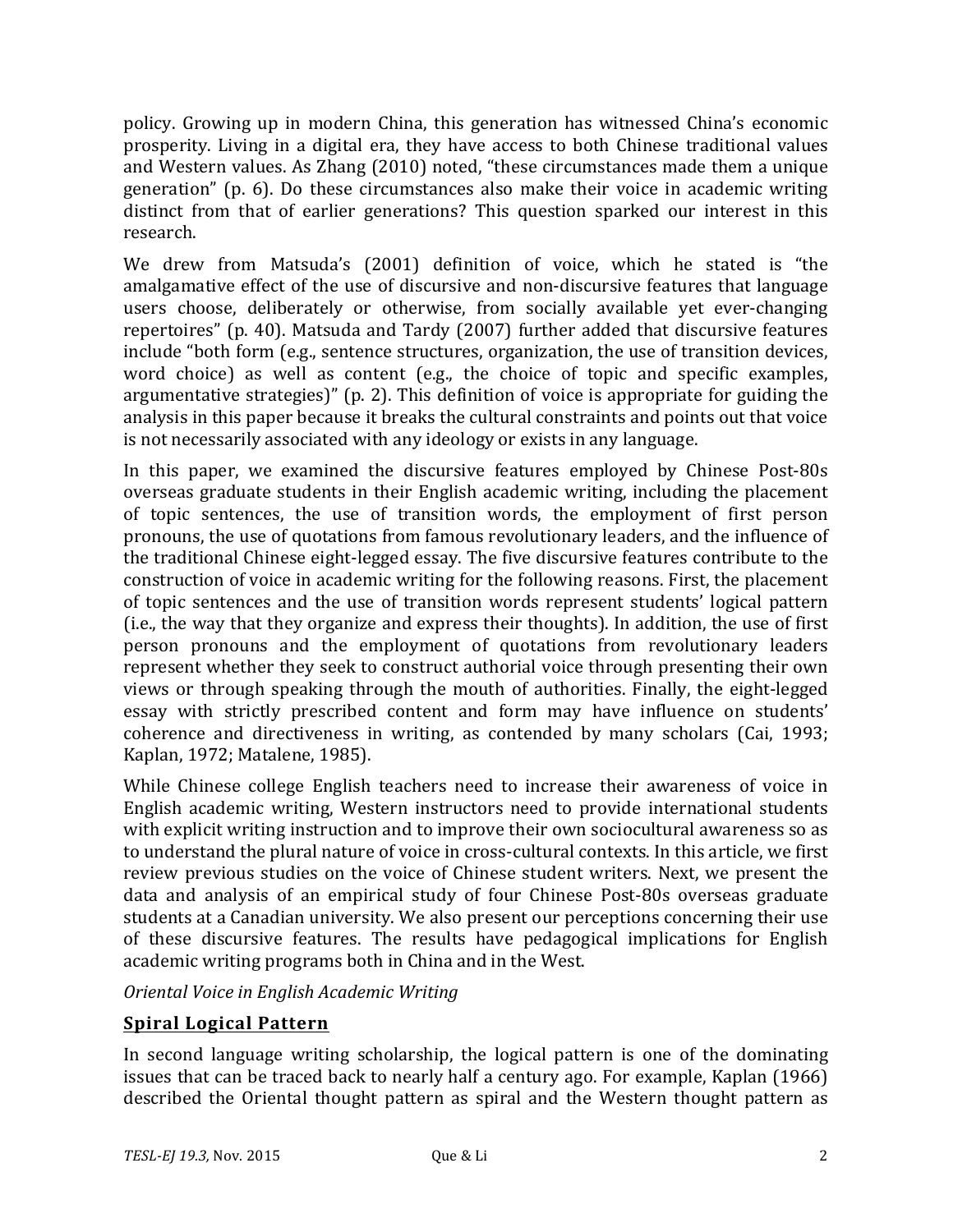linear. Kaplan further described the spiral thought pattern as "the circles or gyres turn around the subject and show it from a variety of tangential views, but the subject is never looked at directly" (p. 10). Shen (1989) also indicated that his own illogical thinking pattern and *alogical* thinking pattern clashed with the Western logical system. The illogical thinking pattern referred to gradually approaching a topic "from the surface to core" (p.  $462$ ), instead of reaching it abruptly at the very beginning. The alogical thinking pattern, also called *yijing*, was "a creative process of inducing oneself, while reading a piece of literature or looking at piece of art, to create mental pictures, in order to reach a unity of nature, the author, and the reader" (p. 463-464). He further mentioned that his illogical and alogical thought patterns contradicted the Western logical approach in which the topic sentence often appears at the beginning.

Such descriptions of Chinese thought patterns as spiral, illogical, and alogical are not stand-alone cases, as many other studies indicated similar patterns. For example, as Matalene (1985) stated, "to be indirect in both spoken and written discourse, to expect the audience to infer meanings rather than to have them spelled out is a defining characteristic of Chinese rhetoric" (p.801). Gu (1992) also described a kind of Chinese writing pattern called *hua long dianjing*, which is much appreciated and valued by the Chinese. Translated to English, it means drawing a dragon first and dotting the eyes last, elaborating on the topic extensively in the first few paragraphs and explicitly stating the main idea in the last paragraph.

### **Collectivist voice**

Voice has often been associated with individualism, rather than collectivism. Bowden (1995) pointed out that voice originated from counterculture movements throughout the Western world in the late 1960s that focused on individual rights. Ramanathan and Atkinson (1999) concluded the characteristic of the individual voice is "clear, overt, expressive, and even assertive and demonstrative" (p. 48). They further indicated that such individual voice was contrary to the non-assertive collectivist voice. Scollon (1991) also indicated that the Western concept of voice as self-expression is "productive in North America" because it is based on individualism, and that is why voice is "unintelligible to Chinese writers" who have grown up in a collective society  $(p. 4)$ .

A salient characteristic of collectivist voice is the avoidance of using first person pronouns in Chinese students' writing. Hyland (2002a; 2002b) found that Chinese undergraduate writers tended to use fewer first person pronouns in their English academic compositions than experts did in their academic essays, and more specifically, they restricted their use of first person to achieve low-stakes functions, such as acknowledging assistance, stating purpose, and explaining procedures. He concluded that one of the reasons for such avoidance was the clash between students' collectivist forms of self-representation and the individual stance of strong writer identity implied by "I." Shen (1989) also stated that his avoidance of the use of "I" and his preference for the use of "we" were attributed to the political pressure at that time. Showing respect for the Communist Party, Mao Zedong, and other Marxist authorities was of greatest importance in his Chinese essays.

## **Influence of the Eight-legged Essay**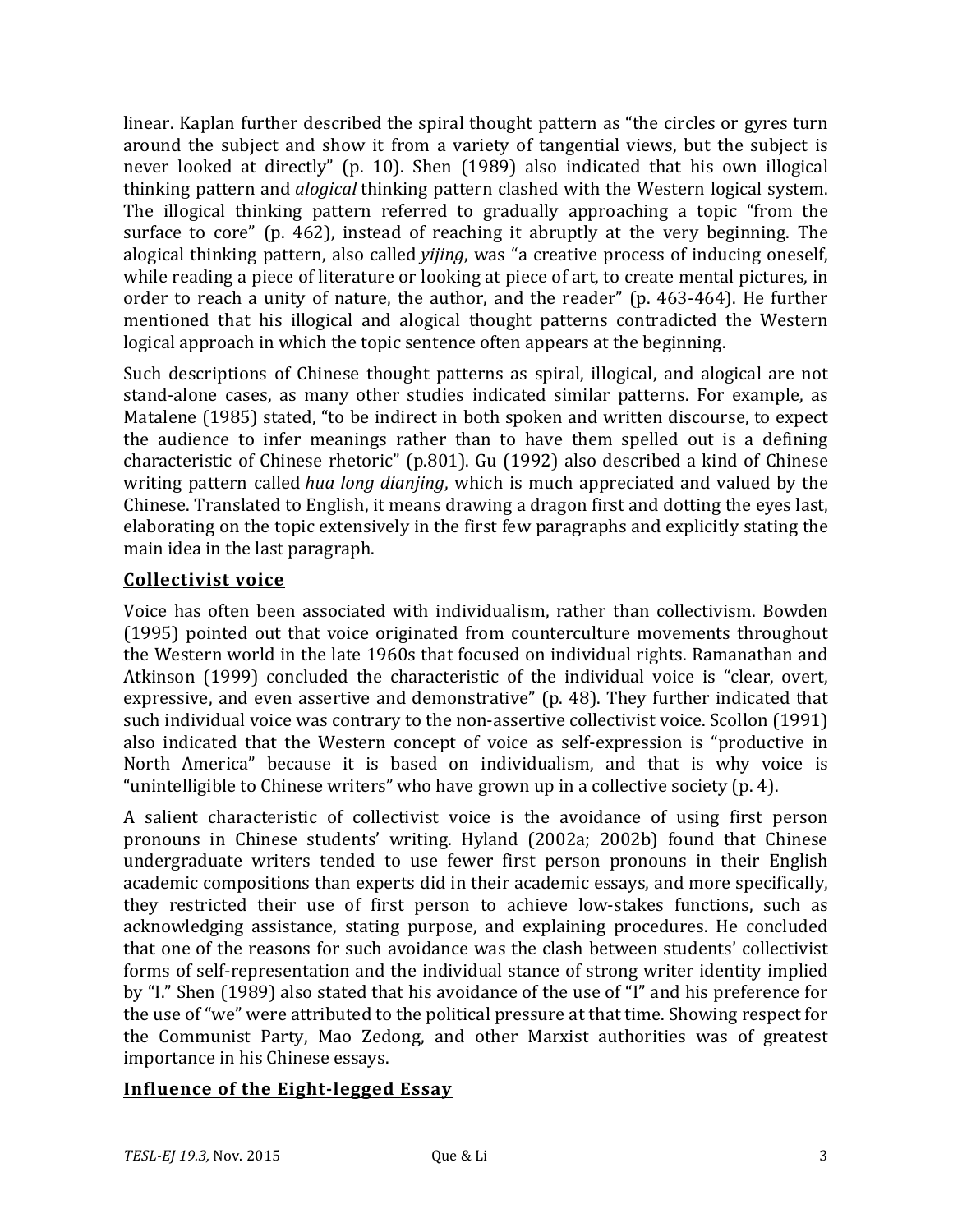Many scholars have contended that the eight-legged essay exerts great influence on Chinese students' English academic writing (Kaplan, 1972; Matalene, 1985). During the Ming and Qing dynasties (1368-1911), "the 'Eight-Legged Essay' was the required eightpart response to civil service examination questions based on Confucian thought" (Elman, 2009, p. 695). Both the essay's content and form were strictly prescribed within each part. For example, the writer was required to reveal his understanding of the title in the first part and to use parallel structure to claim his viewpoints in the sixth part (Kirkpatrick, 1997). Similarly, Kaplan (1972) attributed the lack of coherence in Chinese students' English essays to the influence of this classical form of Chinese writing. He compared four essays written by Chinese second language  $(L2)$  students with the English version of an eight-legged essay and found that the discursive features of the traditional Chinese essay were used throughout these students' academic writing, such as elaborating issues irrelevant to the topic. Therefore, he concluded that the eightlegged essay "has clearly endured into modern times" (Kaplan, 1972, p.49). In the same vein, Matalene (1985) also found that her students always presented their viewpoints in the later paragraphs. She believed such indirectness was greatly influenced by the eightlegged essay because the argument was required to follow the discussion of the theme and its significance in the eight-legged essay.

In sum, the Chinese students' voice depicted in the above studies was spiral, collectivistic, and influenced by the traditional Chinese eight-legged essay. However, most of these studies were issued in and around the1990s, and most of the Chinese overseas students who had participated in these studies were born in the 1970s. At the present time, most international graduate students were born between 1980 and 1989. Few researchers have taken into consideration the fact that Chinese international students of different age groups may have a different voice in their English academic writing due to the dramatic changes of Chinese society in the past decades. Therefore, we decided to investigate Chinese Post-80s' voice in their English essays.

#### *Case Studies of Chinese Post-80s' Voice in English Academic Writing*

The purpose of this study is to explore how Chinese Post-80s overseas graduate students demonstrate voice in their English academic writing. Specifically, we aimed to address the following questions:

- 1. From what sources or programs have students learned academic writing in their Chinese undergraduate education and Western graduate education?
- 2. What are the logical patterns (i.e., the placement of topic sentence and transition devices) demonstrated in the writing of Chinese Post-80s overseas graduate students?
- 3. In what ways and at what level does the ideology of collectivism influence their English academic writing?
- 4. How does the traditional eight-legged essay structure influence their English academic writing?

We used a qualitative case study design to collect data from four Chinese students who are pursuing graduate study at a Canadian university. The four participants included Yang, Wei, Lan and ling (all pseudonyms), all of whom were enrolled in four different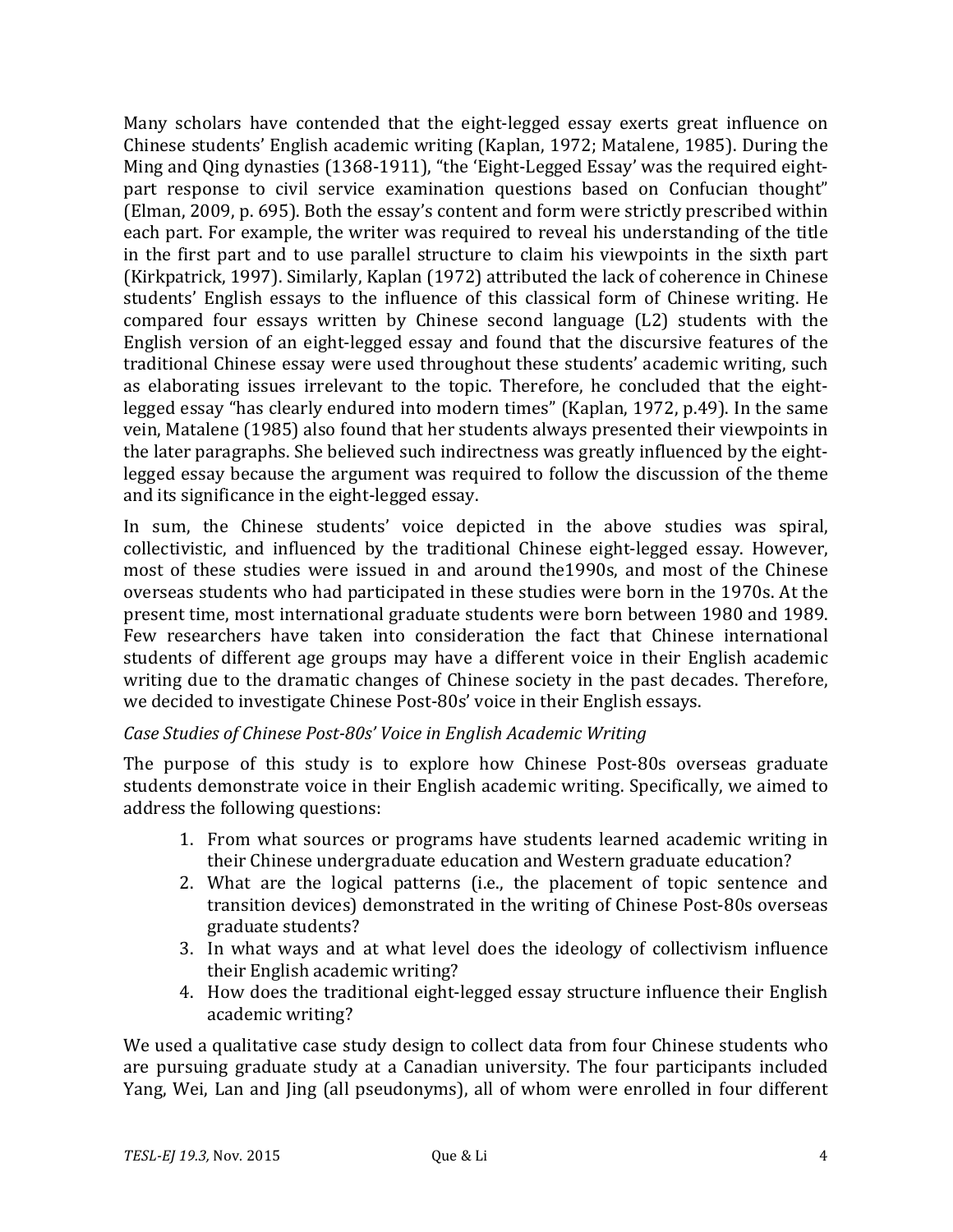programs: Computer Engineering, Medicine, Oil and Gas Engineering, and Education. Table 1 provides an overview of their educational background.

| Student<br>Name | of<br>Year<br>Birth | 0f<br>Year<br>Admission | Graduate<br>Program<br>in Canada | Undergraduate Program<br>in China |
|-----------------|---------------------|-------------------------|----------------------------------|-----------------------------------|
| Yang            | 1988                | <b>2011 Fall</b>        | Computer<br>Engineering          | <b>Computer Engineering</b>       |
| Wei             | 1988                | <b>2011 Fall</b>        | Medicine                         | Medicine                          |
| Lan             | 1985                | <b>2010 Fall</b>        | Oil<br>&<br>Gas<br>Engineering   | Civil Engineering                 |
| Jing            | 1981                | 2012 Fall               | Education                        | <b>Political Education</b>        |

**Table 1. Education Background of the Four Chinese Students** 

Data for this study were drawn from one round of semi-structured interviews with each student and a collection of English essays from each participant. We focused on the following discursive features in their English academic writing: the logical pattern in terms of the placement of the topic sentence and the use of transition words, the use of first person pronouns, the employment of quotations from famous revolutionary leaders, and the structure of the essay. All the interviews were audio-taped and transcribed, and data were analyzed using constant comparison (Glaser & Strauss, 1967), generating themes for further discussion. In particular, inductive analysis (Johnson & Christensen, 2004) was used to reduce themes into a manageable size.

## *Findings*

## **Topic Sentence Placement**

The four students acknowledged that when they wrote the English paper at the graduate level, they placed the topic sentence at the beginning of each paragraph. Not only did they follow this Western writing rule, but they were also aware of the cultural differences behind it. For example, Wei said he placed the topic sentence at the end when he wrote Chinese argumentative essays because the presence of the important point at the end of the paragraph was valued in Chinese writing. However, in his graduate-level English essays, he placed the topic sentence at the very beginning to help the reader understand the main idea of the paragraph. Lan said the placement of the topic sentence was flexible in Chinese essays but fixed in English essays. As he stated, "When I write academic writing in Chinese, maybe I will put the topic sentence at the end or in the middle sometimes, but in English academic writing I need to place it at the beginning, very often, it is the paragraph's first sentence to clearly indicate what the paragraph is about". Similarly, Jing mentioned *yijing* was appreciated in Chinese writing, while directness was valued in English writing.

In Jing and Wei's essays, the topic sentence was usually directly stated at the beginning to summarize the main idea of that paragraph. Such straightforwardness could be seen in the following extract from Wei's essay: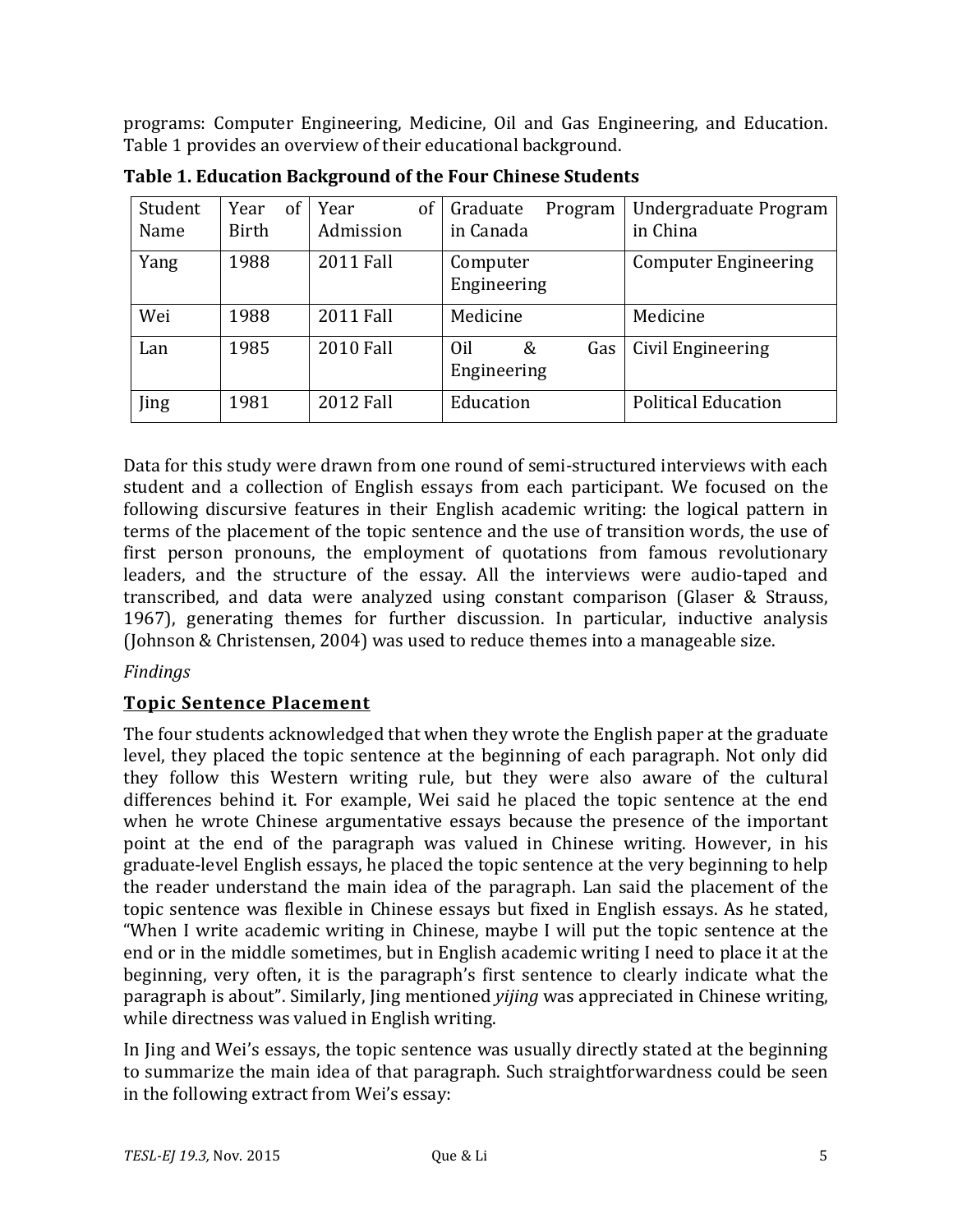*Studies* on the association between dietary factors and colorectal cancer (CRC) *have largely focused on red and processed (e.g., pickled) meat, and other macro*nutrients. For instance, pickled meat has been found associated with increased CRC *incidence and worsened CRC survival; and total energy intake related to a higher* risk of CRC incidence, but a better CRC survival. Apart from these, recent studies *have also begun to examine other dietary factors, such as micro-nutrients, which might also have significant impact on the CRC etiology and development.* 

Wei stated the main idea at the very beginning: the focus of the previous studies on the association between dietary factors and CRC. This sentence acted as a topic sentence supported by the remainder of the paragraph. The second sentence moved on to the description of the association that had been found so far and then the last sentence described the ongoing research on micro-nutrients. All these sentences were related to the association between dietary factors and CRC articulated in the first sentence.

When asked about how they came to realize such different writing cultures, all four students said that their awareness of the directness of English academic writing in terms of the fixed placement of the topic sentence was gained from the English courses they took during their undergraduate study in China and was reinforced by the English academic writing courses they took during their graduate study in Canada.

The four students pointed out that although they did not have specific English academic writing courses at their undergraduate universities, they had all taken general English courses focusing on three areas: reading, translation, and writing, all of which had a main purpose of helping them pass the exit exam for undergraduates called the *College English Test Band Four* (CET-4). Although they could not remember all the writing skills they had learned from those courses, placing the topic sentence at the very beginning was one of the rules they had remembered clearly up until now. Wei told us that his English teacher had taught them an English writing model in order to make sure they could get high marks in the CET-4 writing section. In this model, each body paragraph consisted of presenting the main idea in the first sentence, giving some examples in the following sentences to support the main idea, and making a conclusion at the end.

The four students all mentioned that when they started their graduate study in Canada, the university offered them a general English academic writing course that was mandatory for most international students. One of the skills stressed in this course was placing the topic sentence at the beginning. Yang told us that the university also provided him with a one-month English program that was geared to international engineering students. This program taught international students the presentation skills and the academic writing styles specified in their discipline of engineering. Yang said the directness of the topic sentence was mentioned in this course as well. In addition, his advisor told him how to organize the paper and mentioned the direct placement of the topic sentence. Therefore, it was not a struggle for these students to follow the straightforwardness of the topic sentence, and such a linear thought pattern was used in their English essays.

While we agree with the descriptions of traditional Chinese thought patterns, we feel that we also need to adopt a developmental perspective in viewing the influence of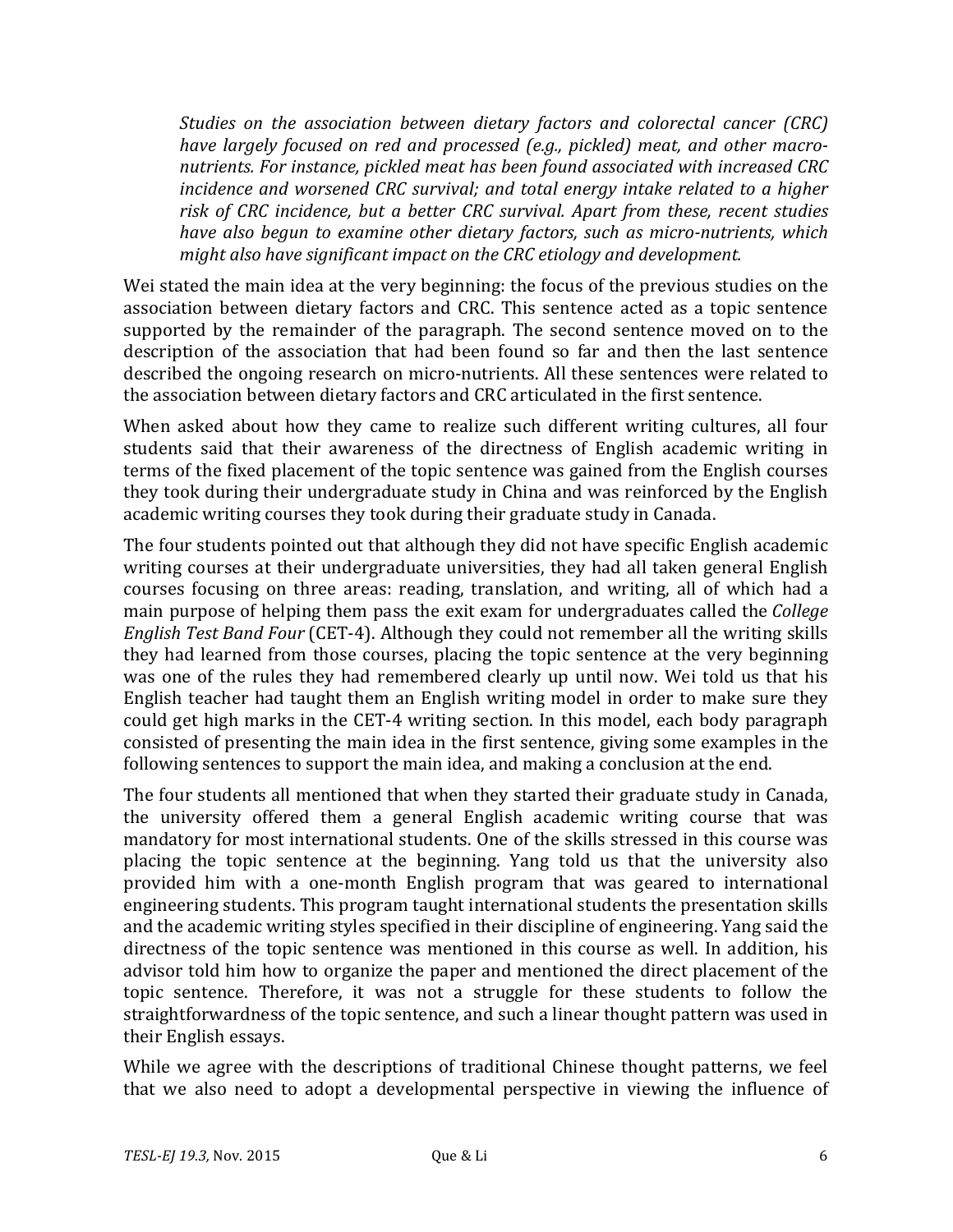cultural thought patterns on students' writing. With globalization and easy access to information in the contemporary world, Chinese writing styles could be influenced by multiple factors and thus the linear thought pattern could be found in Chinese argumentative essays. Theoretical evidence of Chinese students' straightforwardness in writing can be found in Wang and Li's *University Writing Course: New Edition* (2008), one of the contemporary Chinese writing books employed by most universities in China. In this book, they suggested students write the sub-points at the beginning of each body paragraph. Additional empirical evidence is provided by Chen (2011), who conducted a study on the use of topic sentences in Chinese students' argumentative essays. In the 45 essays collected from Chinese undergraduate students, 80.68% of topic sentences appeared at the beginning of the paragraph and 12.5% were in the middle. Chen concluded that Chinese students are "capable of direct writing" (p. 26). The above theoretical and empirical evidence suggests that the linear logical pattern is encouraged in Chinese argumentative writing, and contemporary Chinese students are more likely to place the topic sentence at the beginning of their argumentative writing.

### **Use of Transition Devices**

The students acknowledged the importance of using transition words in their English academic writing. For example, as Wei reported, "I think transition words are very helpful because it is easy for my readers to understand and to accept my ideas." Even ling, who began her graduate study shortly before, articulated that "with the use of transition words, I can attract readers' attention and make my essay coherent."

In the following conclusion section extracted from Lan's essay, she linked each sentence with a transition word or phrase. By using *but*, she illustrated that the environmental impacts of offshore oil and gas operations could not be overlooked; by using *on* one *hand* and *on the other hand*, she pointed out two different ways to control the environment impact; and finally by using so, she concluded the whole paragraph with an idea about sustainable economic opportunity. However, it needs to be pointed out that *but* and so should not appear at the beginning of a sentence in academic writing, and that they should be replaced by *however* and *therefore*, respectively.

The development of offshore oil and gas project on the coastline of Newfoundland and Labrador, without doubt, will bring great economic benefits to the province and will make the city and community a prosperous future. But the environmental *impact should always be in mind, because the damage would not be remediable. On one hand, the adverse effect could be investigated precisely by field research, in order to have more data to support the point. On the other hand, right now it is important that government and industry officials closely monitor how oil is* produced, refined, stored, and delivered to market to reduce the *impact* on the environment. So the sustainable economic opportunity is encouraged while *respecting the conservation to the marine environment.* 

The use of transition words was another basic rule that these students have learnt from their English courses both in China and in Canada. According to the syllabus for CET-4 (2006), students are required to use linking words to indicate contrast, cause and effect, intensification, and other logical relationships. Although CET-4 writing is far from a full-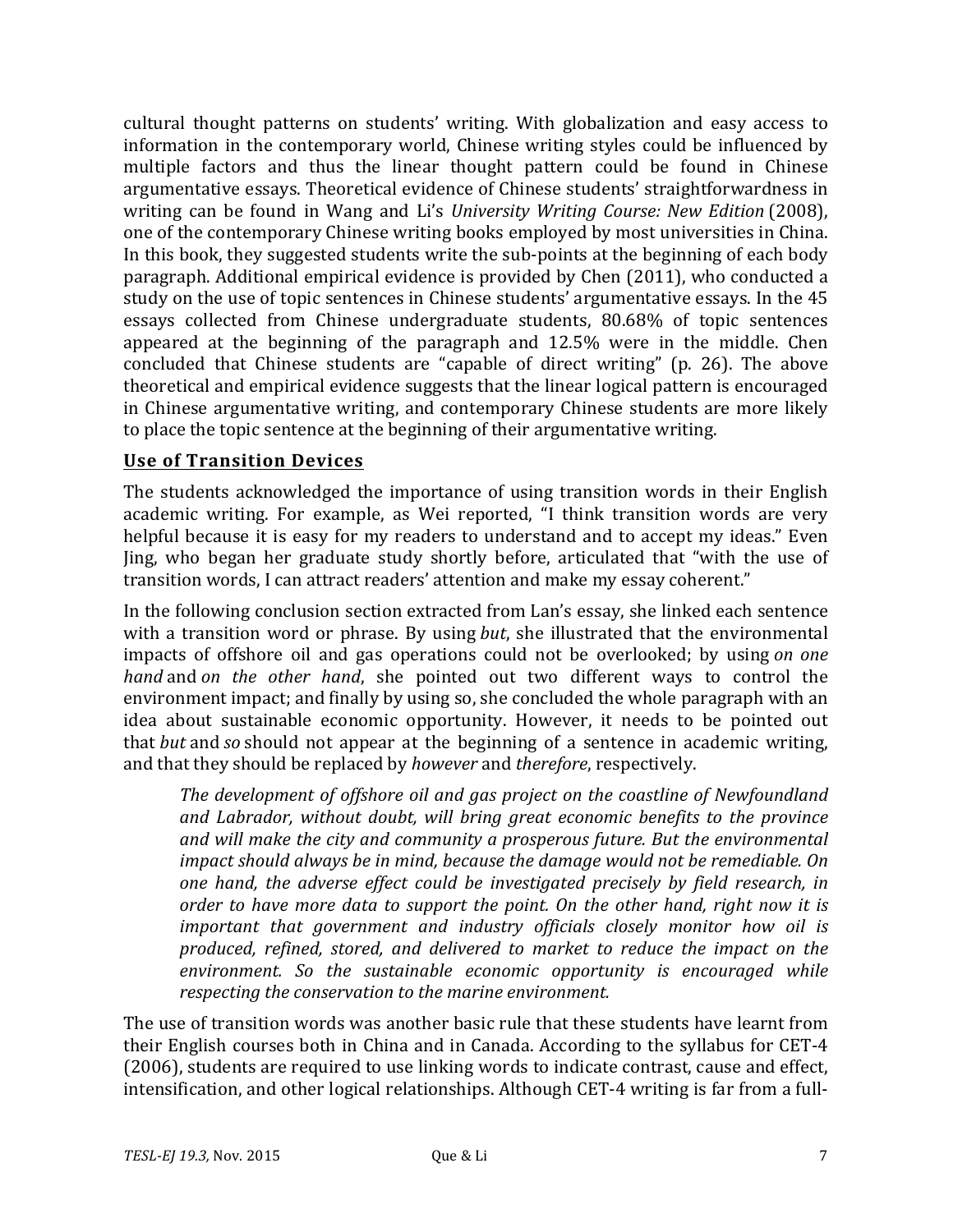length essay, its emphasis on the importance of transitional devices is undeniable. Compared to the English course in her undergraduate study, ling told us she felt the instruction of transitions in her English academic writing course was more systematic because she had learnt more categories of the logical relationships, such as clarification and adversity.

### **Use of First Person Pronouns**

The four students all articulated that they seldom used first person pronouns in their English essays because these pronouns sound unprofessional, informal, weak, and subjective. For example, Yang said he had read other experts' essays in his field of computer engineering and found that these experts rarely used *I* or *we* in their paper, so he thought it would be unprofessional for him to use these in his own writing. He further added that "for the part I modified and the part I developed myself, I will use 'I'. If I did a study in a group, I will use 'we' instead." The following introductory section of his essay supported his statement:

This paper introduces an improved version of MIPS implemented by VHDL. *Compared to the design of pipelined MIPS in Hennessy's books [1] [2], we add* another forwarding unit in the MEM stage which forwards from MEM/WB pipeline *to* MEM stage in order to remove the potential hazards in certain situations. *Meanwhile, minor changes are made in the MEM-to-EX forwarding part and the* hazard detection unit. We also add a MAC unit to support the multiplication-and*accumulation instructions. Brief introductions of each stage of the system are provided below, along with the simulation and synthesis results.*

Yang used "we" not only because this was a joint project done with his classmate, but also because he wanted to point out the two units they had added to Hennessy's design of pipelined MIPS, which echoed his statement in the interview. However, this paragraph was the only place where he used the first person pronoun; he avoided them in the remainder of the essay.

Wei thought it was weak to support his viewpoints with the use of first person pronouns. As he noted, "In academic writing, you are supposed to use evidence to back up your ideas, instead of using your own ideas to force readers to believe you." In addition, because his field was relevant to statistics, he preferred to support his arguments with numbers. Lan also felt it was too informal to use first person because these pronouns sounded like stating personal opinions. Finally, when she was working in collaboration with other Canadian students on some projects, Lan found that they never used first person pronouns in their writing, and she followed what her peers had done in their writing.

Different from the above three students, Jing said when she completed her undergraduate degree in the field of political education in China, she was used to using I in her Chinese essays to voice her own point of view. However, when she started her graduate program in Canada, she came to perceive that objectivity characterizes English academic writing, so it was inappropriate and overly subjective for her to use first person pronouns in English essays. In terms of writing instruction, the four students pointed out that neither the English courses at their undergraduate universities nor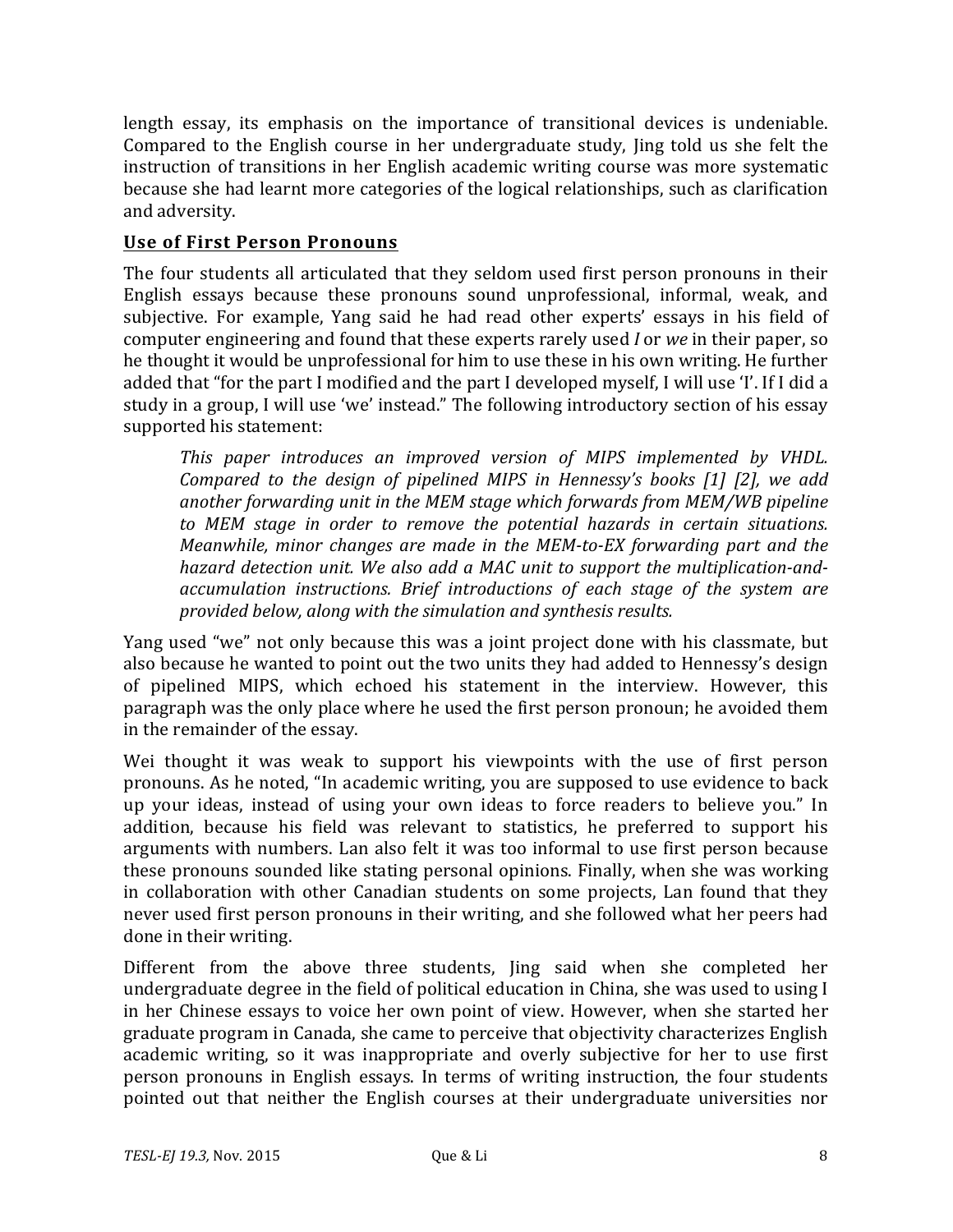those offered by their graduate university taught them specifically about the usage of first person pronouns. They were all led by their own perceptions gained from reading experts' essays and their Canadian classmates' writing.

Chinese students' reluctance to mention themselves in their writing may be more or less influenced by their collectivist sociocultural background. However, we could not overlook other reasons. For instance, Tang and John (1999) pointed out that "some students may be avoiding the use of the first person simply because of some vague preconceived notion that academic writing should be distant and impersonal" (p. 35). Hyland (2002a) indicated that such uncertainty of self-mention in writing was partially due to the disagreements among textbook writers. He cited writing instructions related to the use of first person from several textbooks. Some books advise students not to use first person pronouns but to use passive voice and it-subject clauses to achieve objectivity, while others encourage students to present strong authorial voice through the use of the first person. Hyland (2002a) further pointed out that such textbooks would confuse not only second language students, but also native English speaking students in their first year of university. In addition, students may feel powerless to expose their opinions to their teachers who they though are authoritative in the field. As Tang and John (1999) argued, "students feel insecure about the validity of their claims. seeing themselves to be at one of the lowest rungs of the academic ladder" (p. 34).

# **Using Quotations from Revolutionary Leaders**

Yang, Wei, and Lan claimed that they never used quotations from Marx, Lenin, or Mao in their English academic writing because they believed these great revolutionary leaders' words were not relevant to their fields of study. They acknowledged that they were required to memorize some of these quotations when they were in high school in China; however, they were not required to use them in their Chinese essays in their disciplines when they were undergraduate students. As Wei stated, "these quotations are more of social science about people, ideas, and views, but my subject is about how the human body works. It's nothing to do with my research background, not relevant." Moreover, after so many years, they said they had forgotten most of these quotations.

Jing did not use any revolutionary leaders' words in her academic writing either; however, she believed she was somewhat influenced by some of these quotations because of her previous education and work experience. Her major in undergraduate study was Political Education, and she had been a politics teacher in a college for almost eight years before she came to Canada, so she had profound understanding of Marxism, Leninism, and Maoism. In particular, she said, "I am greatly influenced by Historical Materialism and Dialectics, and now my specialization is educational policy, so I think to some extent, the two theories will influence me especially when I compare the theory with the practice." In other words, these quotations might influence her way of considering a problem or an issue.

It is important to note that Chinese Post-80s students have grown up in a relatively liberal social environment compared to their parents' generation, whose upbringing was shadowed by the Cultural Revolution. These young people are only required to use basic principles of Marxism and Maoism to support a thesis in their Chinese argumentative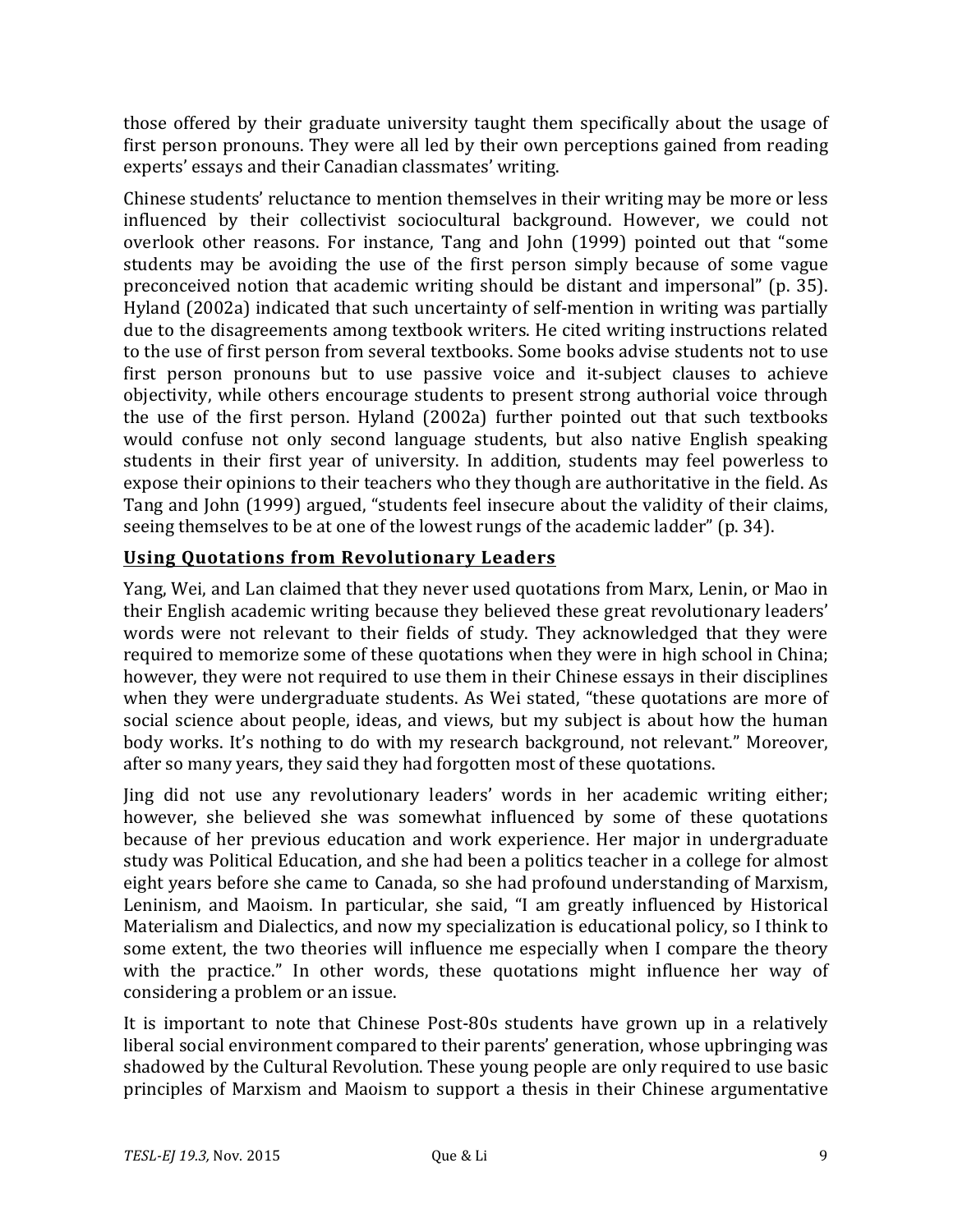writing (Liu, 2005), whereas their parents' generation were required to memorize a large number of quotations from Marx, Lenin, and Mao (Lu, 1987). Moreover, in comparison to their parents, this young generation is granted more freedom of speech. Their parents were not even allowed to speak English during the Cultural Revolution, fearing that they would be denounced as "counter-revolutionaries" (Lu, 1987). China Post-80s students have also grown up in the era of computer and internet and have increasing exposure to the Western world. With the birth of online social networking services and microblogging, they have more freedom and channels to express themselves. And with fewer political constraints, this generation tends to be more expressive of their personal views.

### **Prior Knowledge of the Eight-Legged Essay**

These students acknowledged that they had heard of this ancient Chinese essay structure but they did not know any specifics. For example, Yang said he deliberately searched relevant information on this type of writing as soon as he received our interview questions and recalled the characteristic of the eight-legged essay that he had learned in middle school the prescribed content within each part. Lan also said she remembered that in the eight-legged essay, each part followed certain rules regarding the content and structure, such as, "what to write in this part, how to start, how to transition, and how to end." It is evident that the only element they still remembered about this traditional essay is its fixed content and structure.

When it came to its influence on their English academic writing, most of the students claimed that such a classical form of writing had no effect on the way they wrote because they had not been trained to write in this essay style at all. However, Wei believed that the eight-legged essay had positively influenced his English academic writing. Although his knowledge of this traditional writing was no more than its prescribed structure before we interviewed him, he felt the English essay was similar to the eight-legged essay simply based on this point. He reported:

*If* you want to have your paper published in Western academic world, you have to *follow the very fixed structure, like stating your research problem first, and then reviewing the relevant literature, indicating your purpose, introducing your method, and then presenting findings.* 

Because the two writing styles bore similarity in the rigid prescribed structure, accepting and following the fixed structure and content in English academic writing was easier for him to do.

It was evident that the eight-legged essay exerts little influence on Post-80s' Chinese writing, let alone on students' English academic writing. The reasons for this lack of influence are multifaceted. First, since the overthrow of the last imperial dynasty of China in 1912, numerous scholars have criticized the use of the eight-legged essays. For example, in the New Culture Movement of the mid-1910s and 1920s, some reputed scholars rejected the use of eight-legged essays and instead encouraged the use of vernacular literature (Chow, 1960). Second, Mao, the founder of the People's Republic of China and a well-known literary figure in China, also criticized this style of essay writing in his speech delivered in 1942 for its long and empty pages, pretentiousness of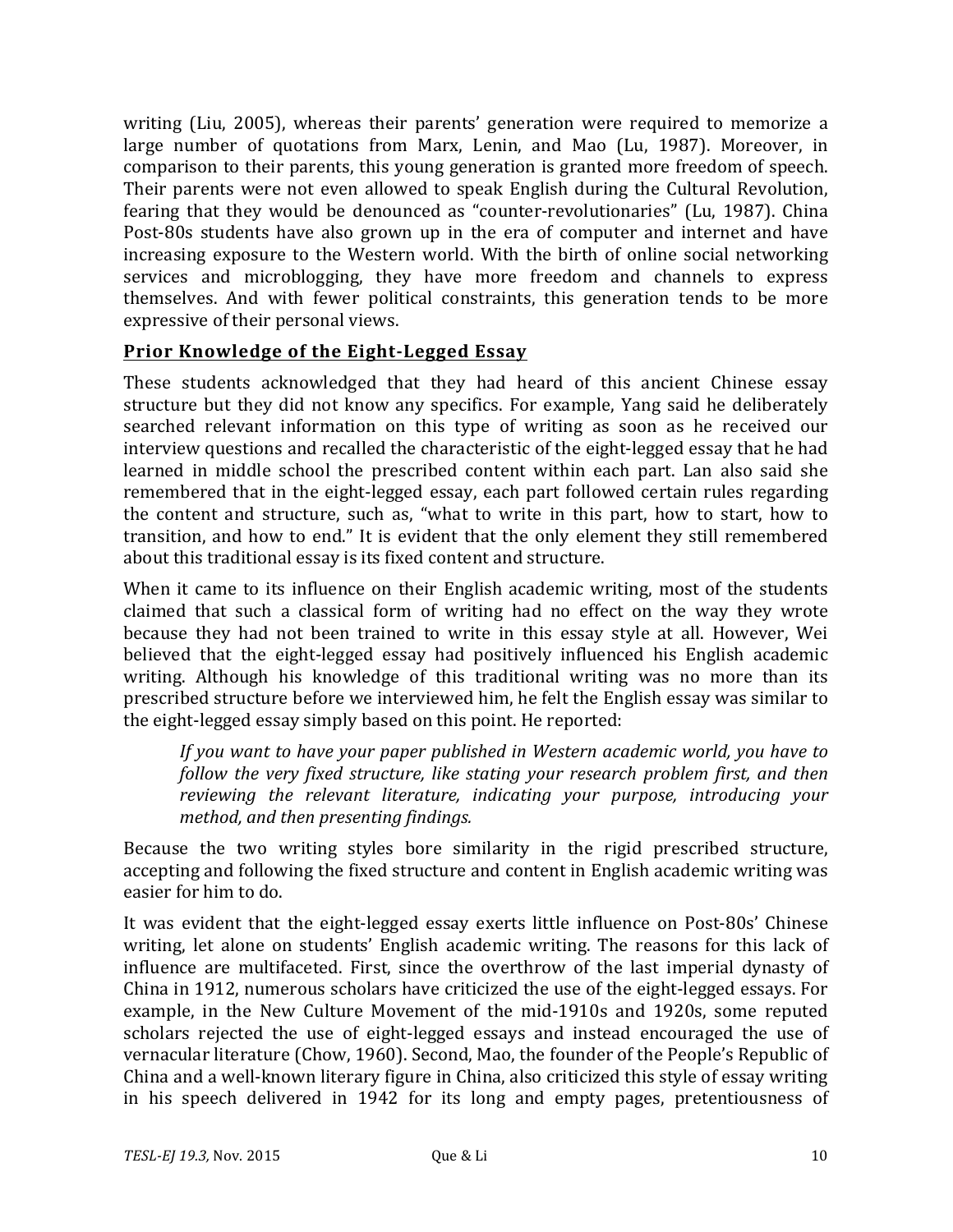intimidating people, and rigid arrangement of items under a set of headings, among others (Mao, 1955). His critique had far-reaching influence in China for the decades to come.

Furthermore, according to *The University Chinese Writing Coursebook* (Wang et al., 1993), the general structure of Chinese argumentative essays is a three-part structure (i.e., raising a problem, analyzing the problem, and providing a solution). This structure is quite similar to the English problem-solution pattern, which includes a description of a situation, identification of a problem, description of a solution, and evaluation of the solution (Swales & Feak, 2004). Swales and Feak (2004) pointed out that this organizational pattern is common in English academic writing, which tends to be more argumentative and evaluative compared to other structures. Finally, contemporary Chinese students are not required to write eight-legged essays for any genre of writing. The sample texts they memorized in high school might resemble the traditional structure, and they may thus subtly influence on their writing. However, students have been explicitly taught that the three-part Chinese argumentative writing structure which is close to the problem-solution texts in English.

### *Discussion*

## **Pedagogical Implications**

In this study, we argue that Chinese Post-80s students' Oriental voice has changed due to the discursive features that are socially available to this generation. However, the gap between their voice and the voice expected by their Western teachers still exists. For instance, in this study, students failed to build authorial voice by using first personal due to their uncertainty about the presentation of personal voice. In particular, they tended to avoid first person pronouns to express their opinions and new ideas, and their voice appeared unassertive in their English essays.

These gaps in expectations may be caused by the disconnect between test-oriented English classes in China and the English academic writing tasks required by Western colleges. According to the syllabus for CET-4 (2006), the requirements for writing focus more on language than on content and structure (i.e., accuracy in expression, coherence, and sentence structure). The college English curriculum in China does not seem to prepare students well for the academic writing tasks faced by them in their further education in English-speaking countries. Therefore, it is recommended that educational stakeholders in China consider this issue and address it.

In addition, the gap between voice of the four students and the voice expected by their Western teachers may also be a result of the inductive approach to teaching writing in Western colleges that is not familiar to Chinese L2 students. For example, Ramanathan and Kaplan (1996) pointed out that inductive approach encourages students to "'discover' form in their writing process"  $(p.23)$ . That is to say, students are supposed to acquire writing skills without explicit teaching. This kind of pedagogical approach is popular in college writing programs because the number of native-speaker students is much larger than that of L2 students in the college. However, the effectiveness of applying this L1 writing pedagogy to L2 students is yet to be determined, considering the two groups of students do not share a common culture background (Ramanathan  $&$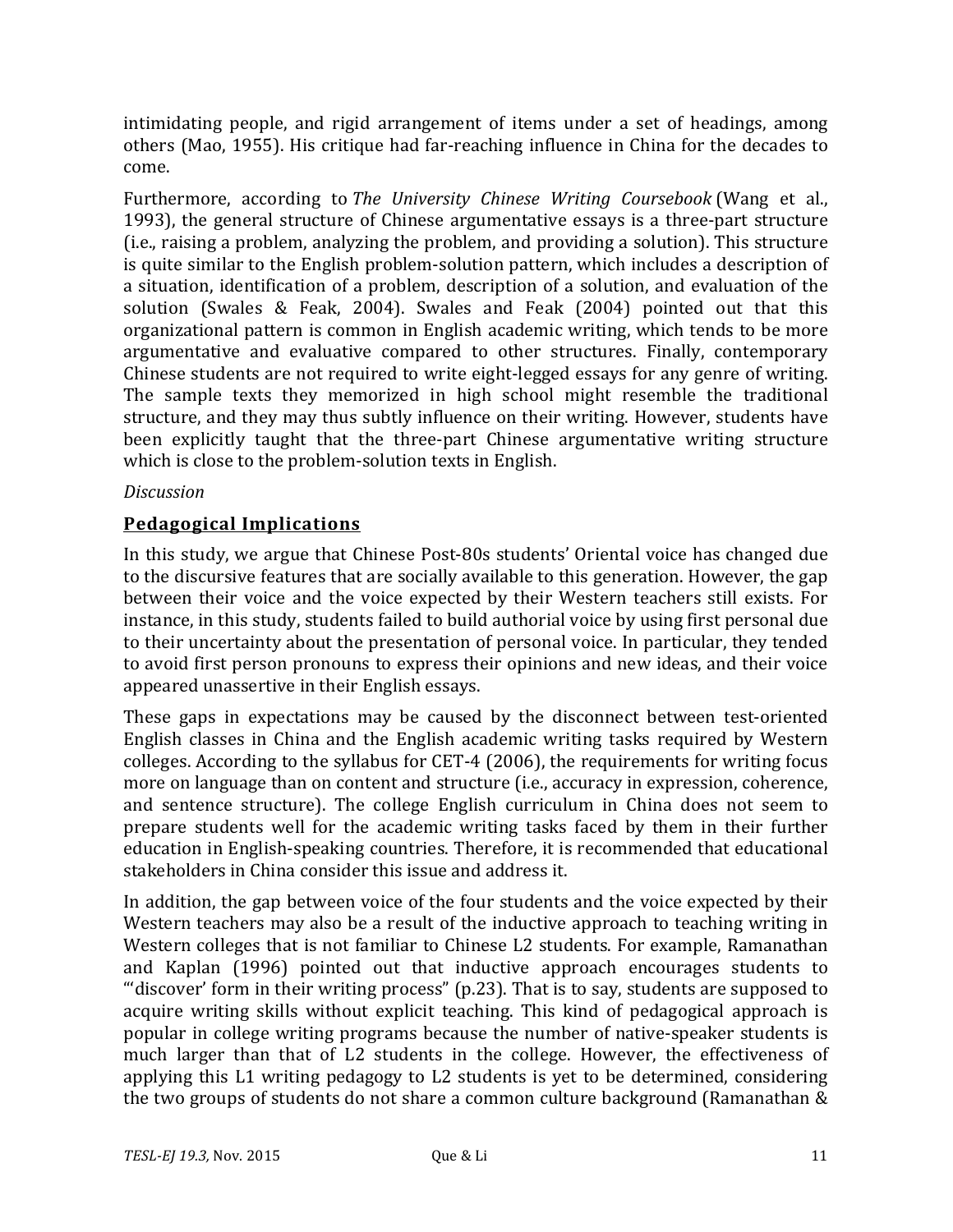Atkinson, 1995). Furthermore, some rules in English composition are too vague to make any sense to L2 students. As Shen (1989) stated that although his composition instructors told him "be yourself" and "Just write what you think" (p. 460) several times, he still could not understand the actual meaning of these instructions.

International higher education requires joint efforts of both the home country instruction and that of the host country in order to bridge the gap between students' educational experiences in China and in the West. Chinese colleges need to improve their English teachers' professional qualifications in English writing by providing further teacher education. The current English teaching in China mainly focuses on grammar and sentence structures to prepare students for the CET-4 test, and the concept of constructing voice in writing might be alien to most Chinese EFL teachers (Li, 1996). As Hyland (2002b) suggested, teachers should help their students construct voice in their writing by creating their own awareness of the issue of voice. To do so, further teacher education is necessary. Meanwhile, Western colleges need to provide L2 writers with discipline specific writing instructions. According to Hyland (2002b), teachers could help their students with analyzing expert essays to figure out the specific conventions in their field and their subject teachers' expectations so that they are able to develop their voice and join their disciplinary communities.

# **Limitations and Implications for Further Research**

It is important to point out that while this study drew data from a small sample size, it is not our intention to generalize the findings to other contexts. Our purposes are to indicate that Chinese Post-80s' voice is changing as a result of their use of linear logical patterns, reduced influence of the ideology of collectivism, and dismissal of the traditional eight-legged essay, and to offer pedagogical implications for academic writing programs both in China and in the West.

As noted above, discursive features include both form and content (Matsuda & Tardy, 2007). That is, these features include sentence structure, organization, transition devices, and word choice, as well as the choice of topic and argumentative strategies. To date, many researchers have examined the association between the discursive features of the first person pronoun (Hyland, 2002a; Hyland, 2002b; Tang & John, 1999); however, few studies have looked into other discursive features such as sentence structures, word choice, the choice of topic and specific examples, and argumentative strategies. Therefore, further research on L2 students' voice in English academic writing by looking at how they use these discursive features is needed.

In addition, in this paper we have explored the Chinese Post-80s Oriental voice only in terms of topic sentences, transition words, first personal pronouns, quotations from famous revolutionary leaders, and the influence of the traditional Chinese eight-legged essay. Other discursive differences may exist between the Post-80s Chinese students and the former generations in China. Empirical studies on cross-generation differences in voice construction may be a valuable addition to the field of second language writing research.

Finally, this study examined the construction of voice only in terms of the discursive features that international students chose to use in their writing. We would like to note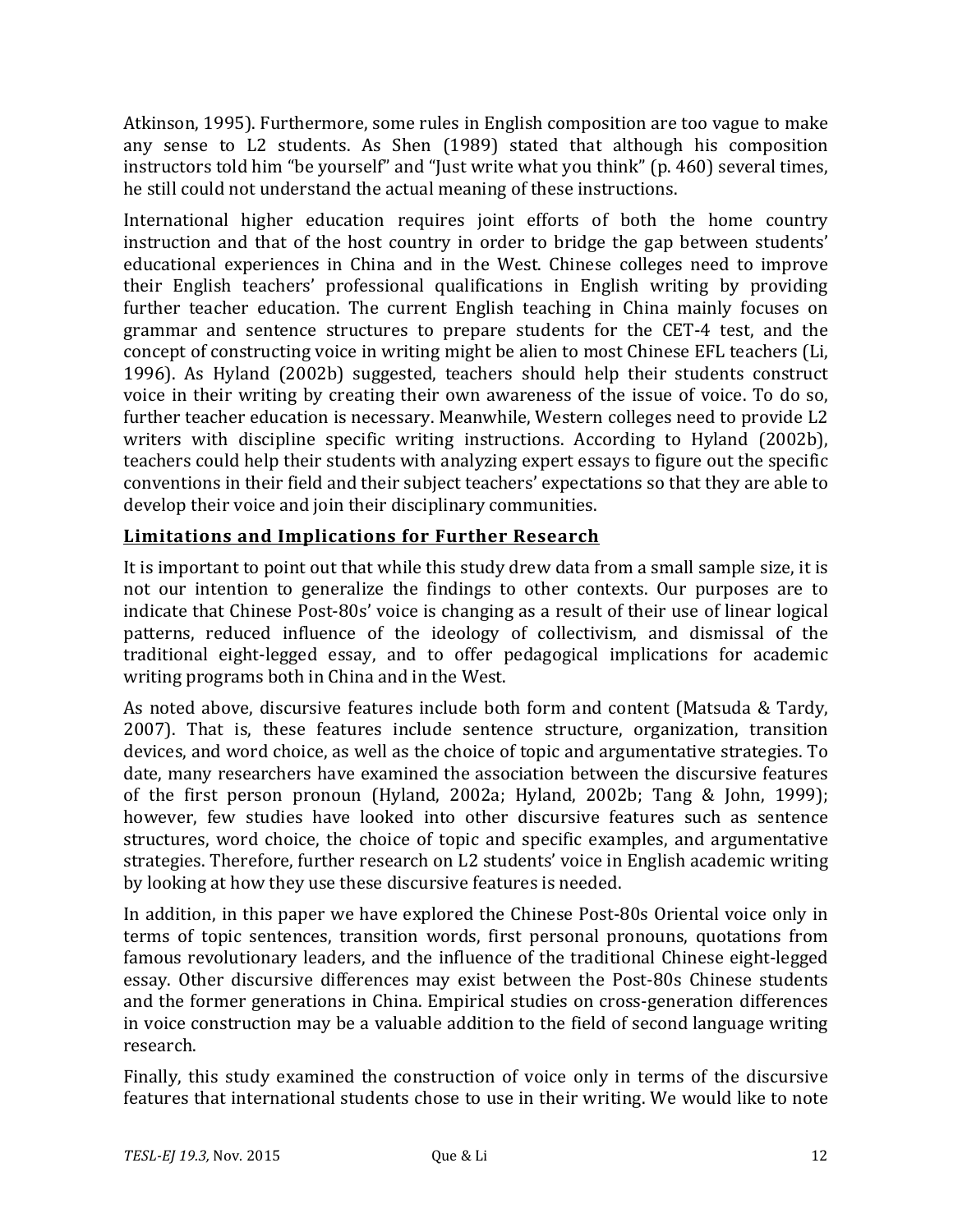that that the notion of voice is not limited to the use of discursive features. As Ivanic and Camps (2001) argued, voice is a reflection of writers' sense of authoritativeness. The establishment of authorial identity not only includes the employment of first person pronouns, but also involves the use of categorical present tense verbs, the use of evaluation, and the use of model makers of certainty. Cadman (1997) also pointed out that the representation of writers' voice is related to "the sense of identity which informs their approach" (p. 8). Therefore, further research on authorial identity is needed to better understand how Chinese Post-80s' students demonstrate voice in English academic writing.

### **Note**

[1] The Post-80s (or the Post-1980) is a colloquial term to refer to the generation who were born between 1980 to 1989 in Mainland China, after the adoption of the one-child and open-door policies, and who currently range in age from 23 to 33.

#### **About the Authors**

**Hua Que** is a Master's applicant in the Faculty of Education at Memorial University of Newfoundland. His research interests are second language writing in English and newcomer issues in Newfoundland.

**Xuemei** Li is an assistant professor in the Faculty of Education at in Memorial University of Newfoundland. Her research interests include Second/additional language education, identity issues in second/additional language contexts, ESL academic writing and literacy, ESL/EFL curriculum and teaching methodology, ESL support in schools and communities, and comparative cultural and language studies.

### **References**

Bowden, D. (1995). The rise of a metaphor: "Voice" in composition pedagogy. *Rhetoric Review, 14*, 173-188.

Cadman, K. (1997). Thesis writing for international students: A question of identity? *English for Specific Purposes, 16*, 3-14.

Cai, G. (1993, March – 1993, April). *Beyond "bad writing": Teaching English composition* to *Chinese ESL students*. Paper presented at the Annual Meeting of the 44th Annual Conference on College Composition and Communication, San Diego, CA.

Chen, W. J. (2011). *An investigation of topic sentences in Chinese students' argumentative essays: A multidimensional probe*. Retrieved from Kristianstad University website: http://hkr.diva-portal.org/smash/get/diva2:431154/FULLTEXT01.

Chow, T.-T. (1960). The May Fourth Movement: Intellectual revolution in modern China. Cambridge: Harvard University Press.

Syllabus for CET-4. (2006). Retrieved from http://www.cet.edu.cn/cet\_pen1.htm

Elman, B. (2009). Eight-legged essay. In L. Cheng (Eds.), *Berkshire encyclopedia of China: Modern and historic views of the world's newest and oldest global power* (pp. 695-698).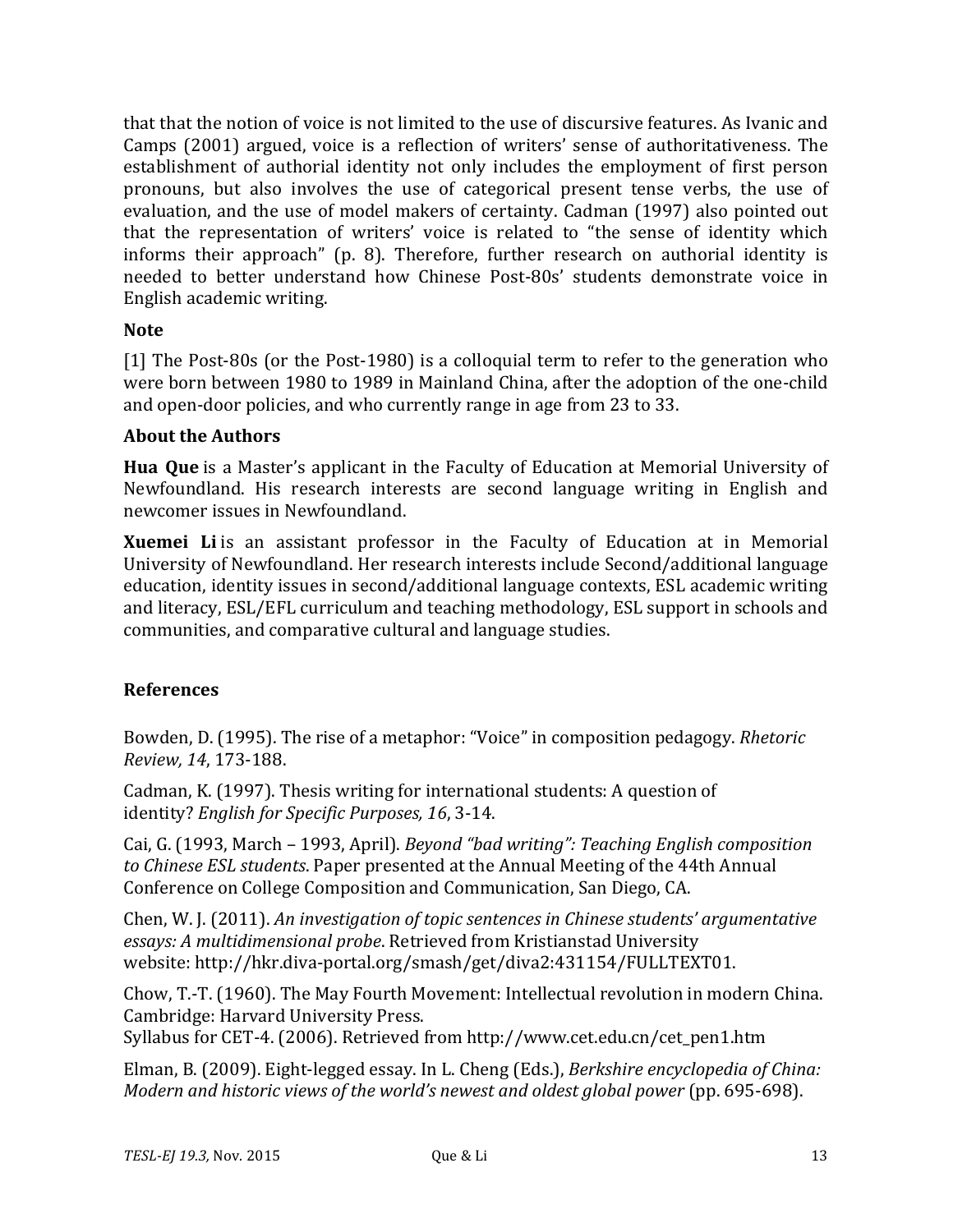Retrieved from http://www.princeton.edu/~elman/documents/Eight-Legged%20Essay.pdf.

Glaser, B. G., & Strauss, A. (1967). *The discovery of grounded theory: Strategies for qualitative research*. New York: Aldine.

Gu, H.Y. (1992). *Drawing the dragon: Chinese rhetoric for ESL teachers*. St. Cloud, Minnesota: St. Cloud State University.

Hyland, K. (2002a). Authority and invisibility: Authorial identity in academic writing. *Journal of Pragmatics, 34*, 1091-1112.

Hyland, K. (2002b). Options of identity in academic writing. *ELT Journal*, 56, 351-358.

Ivanic, R., & Camps, D. (2001). I am how I sound: Voice as self-representation in L2 writing. *Journal of Second Language Writing, 10*, 3-33.

Johnson, B., & Christensen, L. (2004). *Education research: Quantitative, qualitative, and mixed approaches (2nd ed.)*. Boston: Pearson.

Kaplan, R. B. (1966). Cultural thought patterns in inter-cultural education. *Language Learning, 16, 1-20.* 

Kaplan, R. B. (1972). *The anatomy of rhetoric: Prolegomena to functional theory of rhetoric*. Philadelphia: Center for Curriculum Development.

Kirkpatrick, A. (1997). Traditional Chinese text structures and their influence on the writing in Chinese and English of contemporary. *Journal of Second Language Writing*, 5, 223-244.

Li, X. (1996). *"Good writing" in cross-cultural context*. Albany, NY: SUNY Press.

Liu, L. (2005). Rhetorical education through writing instruction across cultures: A comparative analysis of select online instructional materials on argumentative writing. *Journal of Second Language Writing, 14*, 1-18.

Lu, M. Z. (1987). From silence to words: Writing as struggle. *College English*, 49, 437-448.

Mao, T. T. (1955). *Oppose the Party "Eight-legged essay"*. Peking, China: Foreign Languages Press.

Matalene, C. (1985). Contrastive rhetoric: An American writing teacher in China. *College English, 47*, 789-808.

Matsuda, P. K. (2001). Voice in Japanese written discourse: Implications for second language writing. *Journal of Second Language Writing, 10*, 35-53.

Matsuda, P. K., & Tardy, C. M. (2007). Voice in academic writing: The rhetorical construction of author identity in blind manuscript review.*English for Specific Purposes, 26*, 235-249.

Ramanathan, V., & Atkinson, D. (1995). Cultures of writing: An ethnographic comparison of L1 and L2 university writing/language programs.*TESOL Quarterly, 29*, 539-568.

Ramanathan, V., & Atkinson, D. (1999). Individualism, academic writing, and ESL writers. *Journal of Second Language Writing, 8*, 45-75.